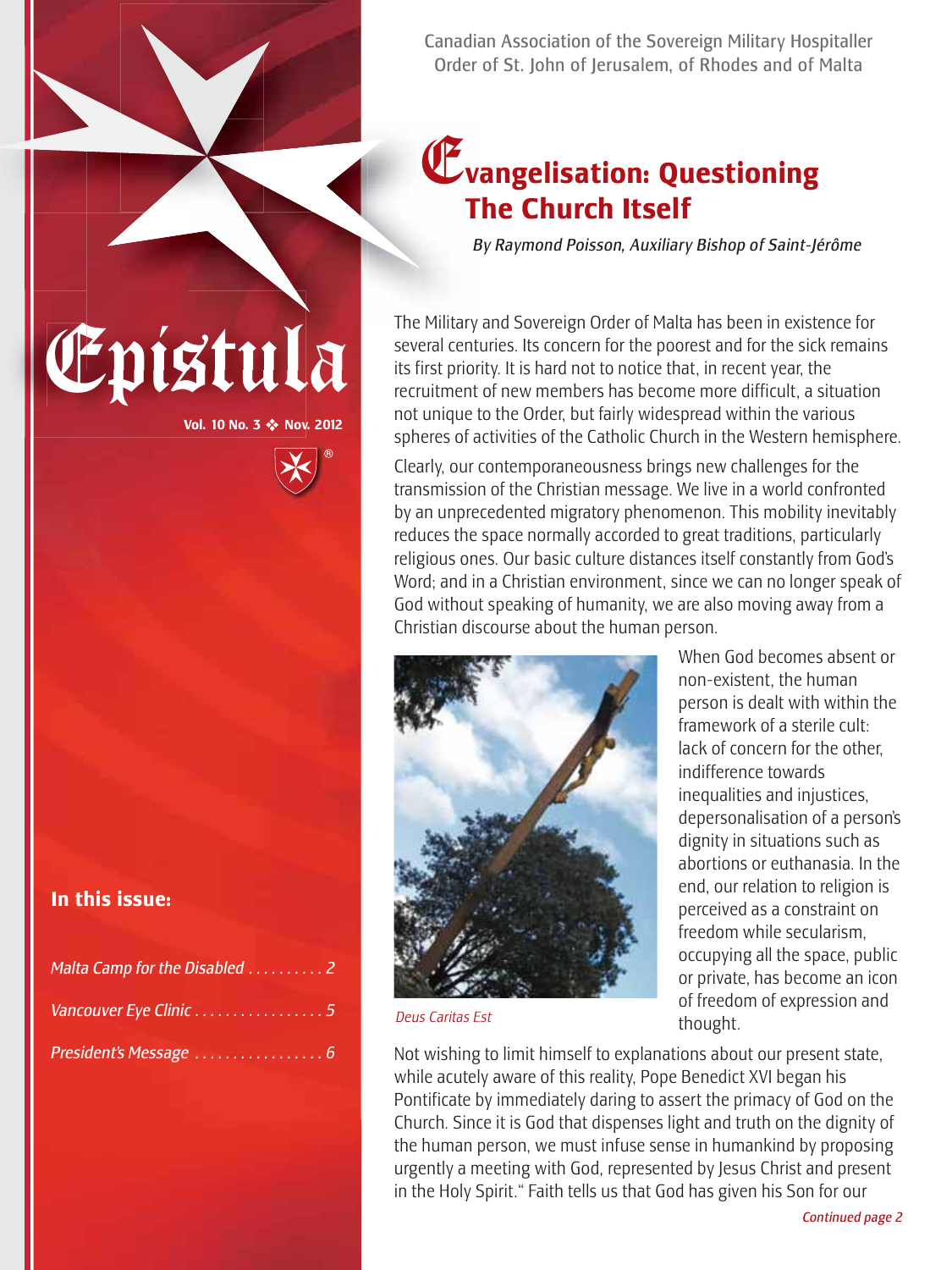*"Love is the light, and in the end the only light, that can illuminate a world grown dim"*

sake and gives us the victorious certainty that it is really true: God is love! It thus transforms our impatience and our doubts into the sure hope that God holds the world in his hands. Faith, which sees the love of God, revealed in the pierced heart of Jesus on the Cross, gives rise to love. Love is the light, and in the end the only light, that can illuminate a world grown dim and give us the courage needed to keep living and working... to experience love and in this way to cause the light of God to enter into the world. This is the invitation I would like to extend with the present Encyclical." *Deus caritas est, no 39, December 25, 2005, First year of the Pontificate. Continued from page 1*

As if to hammer his message home, the Holy Father announced a Year of Faith through which he hopes we will be witnesses to the

joy of believing. Thus, Evangelisation becomes a hallmark of the existence of the Church; that is to say, each and every one of us, members of the Church. It is not a matter of setting up a special mechanism to transmit the Gospel, rather it is to live freely in the joy of the Gospel of Christ: Glad Tidings! Our joy in believing, of knowing that we are saved in Jesus Christ and loved by God, fulfils the Evangelisation of the world as if by osmosis. The world can only envy a Church full of light.

Our difficulty in transmitting the Gospel or in finding new members for the Order of Malta must, of necessity, bring us with courage and clear-mindedness to do a self-criticism of our personal and collective witnessing of our joy in believing; of the joy of helping our lords the poor and the sick.

# $\int \mathbf{H}$  alta Camp for the Disabled (Budapest, Hungary)

*By Lea and Hanna Janossy*

163 guests from 21 countries, 180 helpers, 80 staff members, and 200 kg of melons. This past August, Hanna and Lea Janossy were privileged to be able to once more attend the XXIX International Summer Camp for Disabled Youth of the Order of Malta in Balatonfoldvar, Hungary. It was the second camp for the two sisters, who represented

Canada at the camp last summer in Lignano, Italy. The camp is hosted by a different country every year.

"Since we have Hungarian roots, the entire camp was a very different experience for us this year", says Lea. "We were able to identify with the cultural experiences on a deeper level."

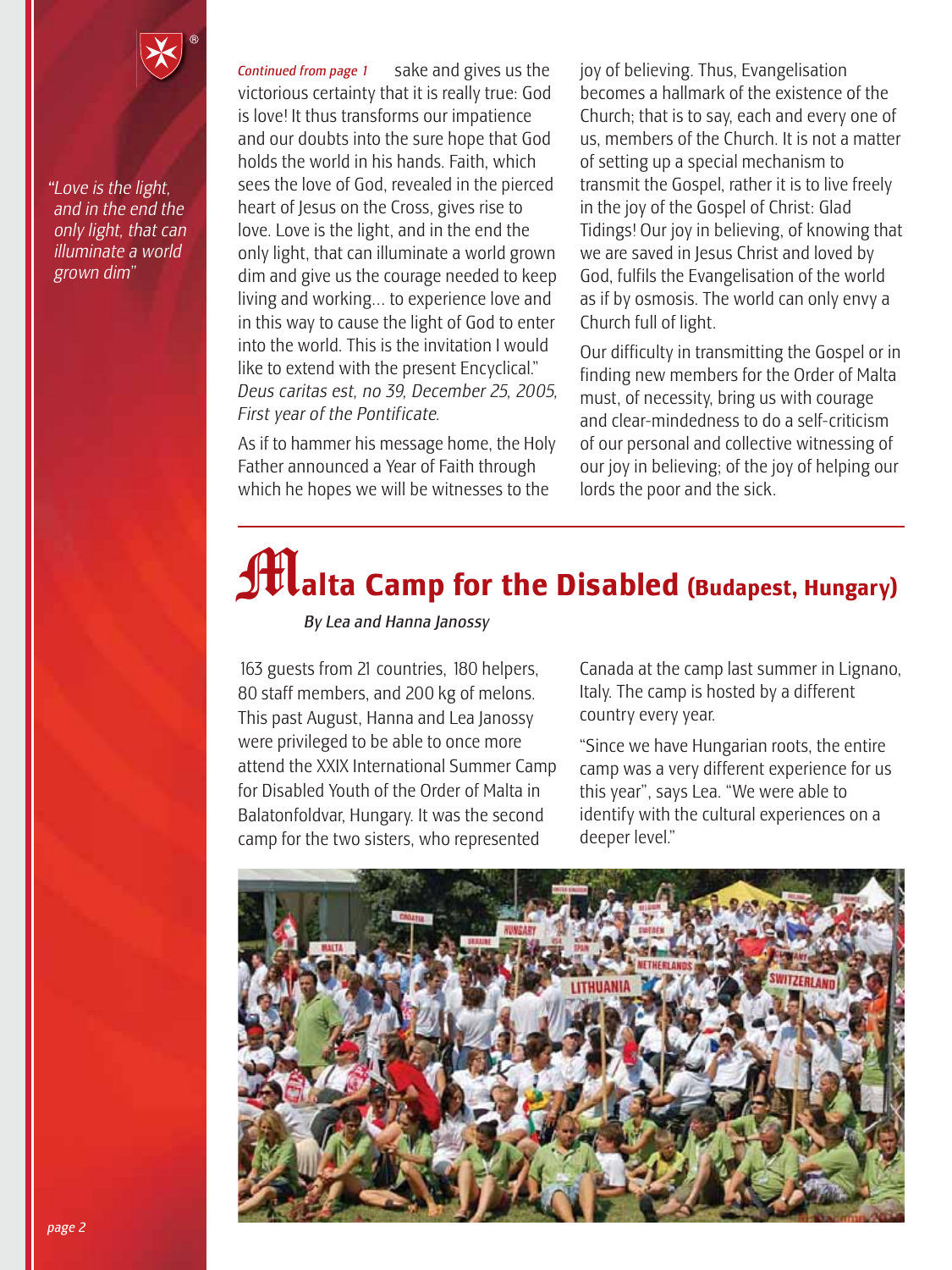Hanna and Lea were both staff members, as they had been in Lignano the year before. This year, Lea was the link to the Swedish team, and Hanna juggled the task of linking both the American and the British team with the central organization.

The first day is always filled with lots of enthusiasm, even though many teams travelled long and exhausting hours from around the world with their guests to finally arrive in Balatonfoldvar, Hungary. Lake Balaton is the biggest fresh water lake in Europe, and is the most popular vacation area for Hungarians as well as a big draw for tourists from around the world. The camp rented an entire hotel and its surrounding grounds for the week. We were very lucky that the hotel was right beside the lake front, and the water was only a couple feet deep for the first 100 meters, so wheelchair users

could escape the heat and be pushed into the lake for a convenient dip at all hours of the day.

The excitement was so high the first night that despite the long travel times, the disco night was at full capacity. The discos held almost every night are definitely one of the highlights of the camp for guests and helpers alike. For us helpers, it is especially exquisite to dance with the guests in wheelchairs, something that we are not accustomed to, and see the joy on their faces are they twirled and whirled around the dance floor by helpers from around the world.

The opening ceremony on the second day gave every country an opportunity to show off their team amidst the applause of the camp. The second night showcased the famed International Evening. Every country decorated their table with their national colors, and served traditional food and drinks. Guests and helpers milled around sampling traditional delicacies, and making new friends from each country.

The next day, everyone piled into large buses, and accompanied by a complete police escort, drove to the surprise trip whose nature the staff against all odds managed to keep secret. It was quite an experience for me (Lea) as I happened to be in the lead car, and thus was able to thread through downtown Budapest and watch as the police motorcycles stopped traffic in all directions to allow our convoy of some 40 buses to stay together.

The surprise trip ended up being to a Formula One race track wherein we got the opportunity to first race our coach buses around the track, and then get out and look around at the car "stables", etc.

Following the Formula One racetrack visit, we were taken to the famous Lazar equestrian horse park where everyone was wowed by an absolutely exquisite performance by the Lazar brothers, who are six time world



champions in various equestrian sports. The most impressive traditional Hungarian stunt was when one of the brothers galloped around the rink standing on the back of two horses, with three more harnessed in front of the two he was standing on. On the way back, we were given a tour of Budapest by night.

That evening there was no dancing. After all the excitement of the day, it was important to find peace, and the evening was spent with everyone together in a huge tent praying and singing Taize music. Just like last year, for Hanna, this was the most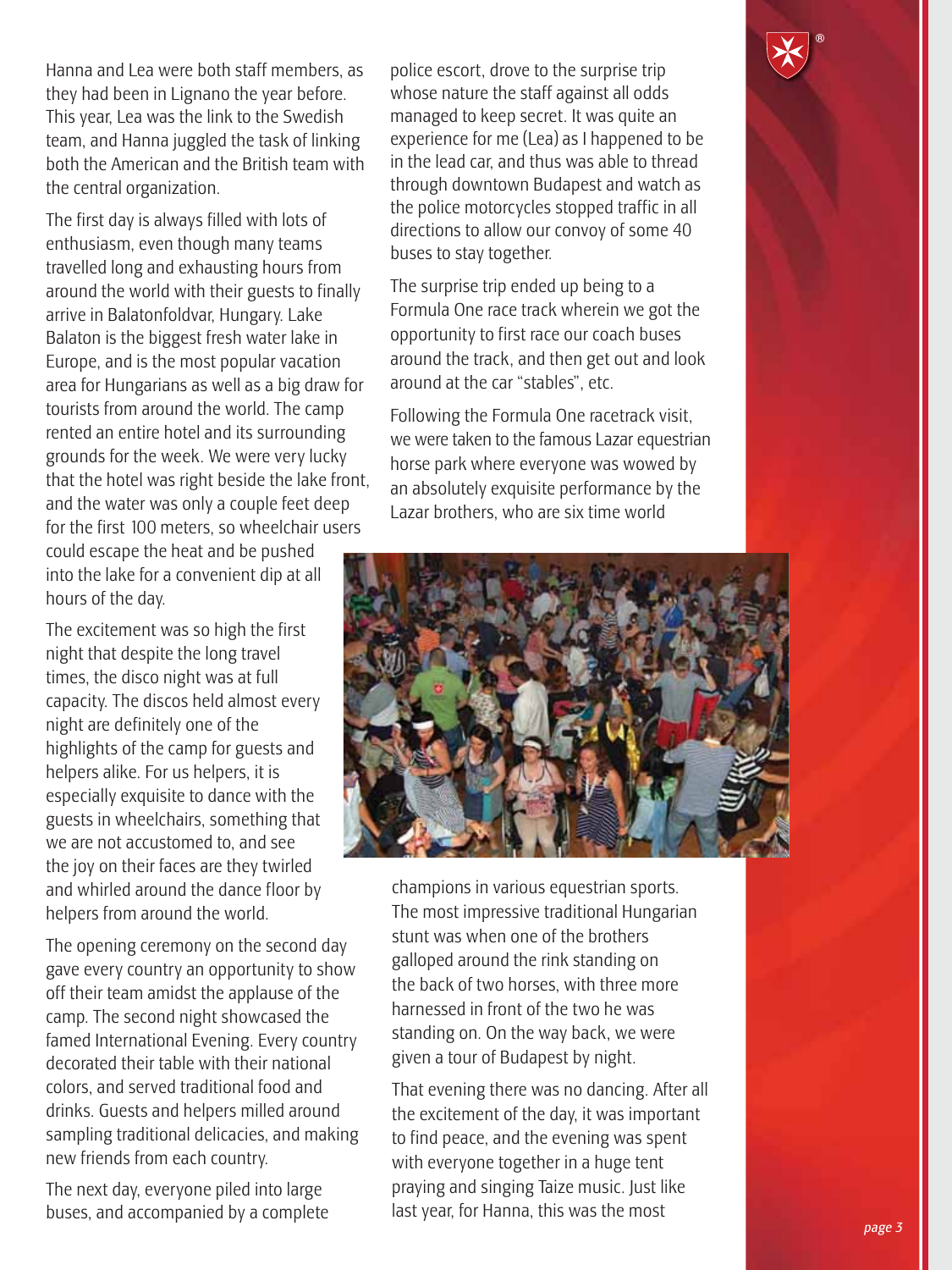*"I reflected on the small sacrifices that I fail to do daily in my own life, and was filled with awe at the strength and spirit of this young man."*

touching and beautiful evening of all. As I hugged one of the guests sitting beside me, he whispered in my ear how happy he was that God created him, and that he viewed all his pain and physical difficulties as an opportunity to offer some small sacrifice to God for the salvation of souls. He knew, really knew, that God had a wonderful plan for his life, and that he just had to trust day by day in God's love. I reflected on the small sacrifices that I fail to do daily in my own life, and was filled with awe at the strength and spirit of this young man whom our society calls disabled.

The next day was a quiet one to recover from the excursion the day before. Traditional artisans from around Hungary set up booths where guests and helpers alike could learn how to create their art different art forms themselves.

There was a booth where you could decorate the traditional Hungarian version of gingerbread, one where you could make all sorts of jewelry and another where you could make delicate Christmas tree ornaments out of twisted straw.

Intermittently, there were shows performed by various artists. Lea was in one of the acts and Hanna had been invited to perform a unicycle act with some friends from the camp.

The last day was the time for the final showdown between the countries with the much anticipated Olympic Games. Stations were set up around the grounds of the hotel, and all the teams had to walk around making sure they got a shot at each of the activities. The atmosphere was charged with friendly competition, with the red and white "Polska" chanting team ultimately winning the highest honor of the night as the most supportive cheering squad.

One final disco passed in a blur that night as goodbyes were said all round. It is always hard to say goodbye, but since Hanna and I will both be spending the second semester of this year studying in the heart of Europe, Zurich, Switzerland, many international after parties are planned with guests and helpers alike, easing the pain of parting. Another summer has come and gone, another Malteser week of serving and learning life lessons which cannot be learned in any other setting.

The Order's camp for the disabled will be held in Ireland in 2013. Both Hanna and Lea would like introduce a first ever 'official' Canadian team, guests and helpers included, and will be seeking financial support to see this dream become reality.

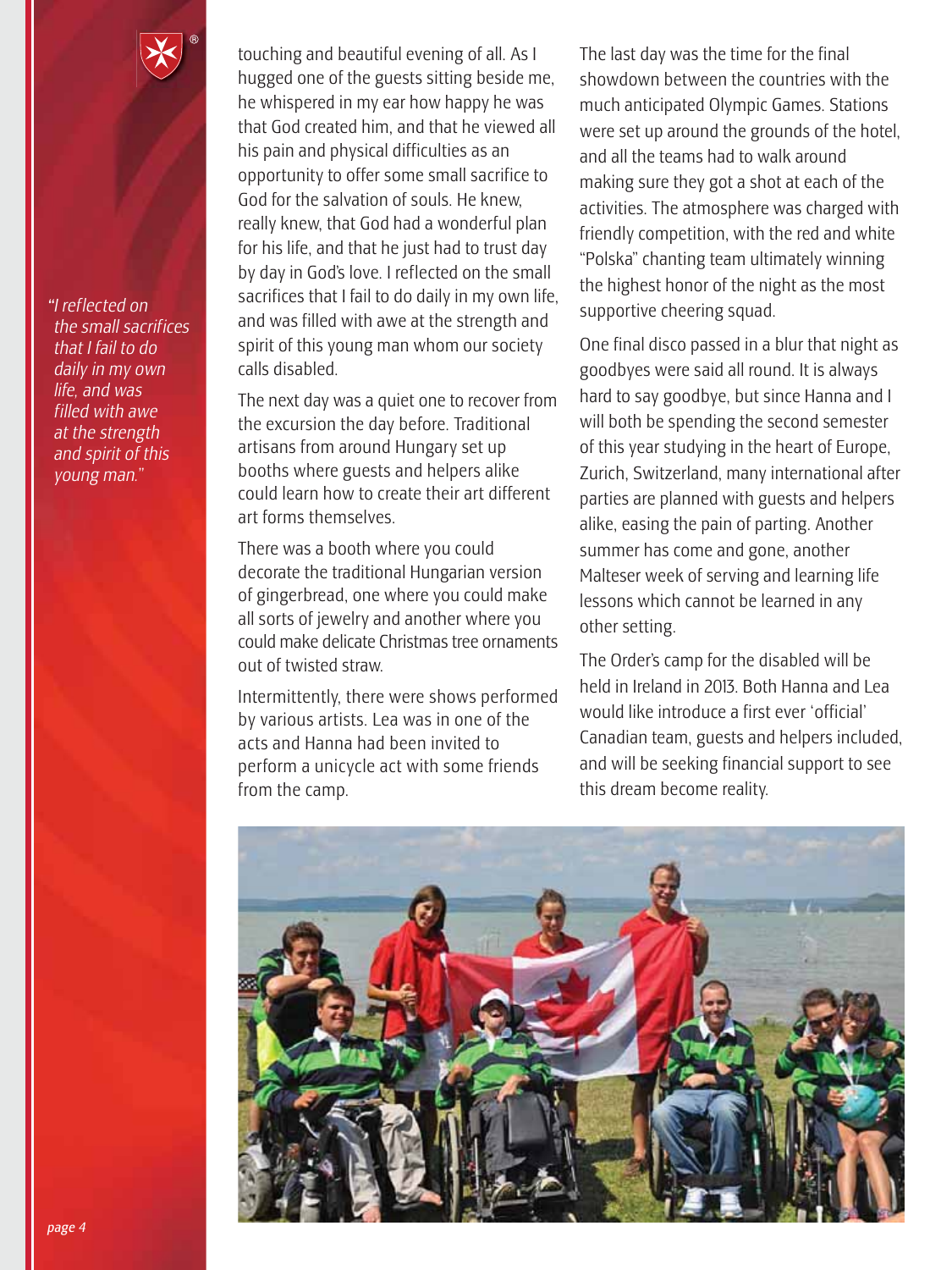## **ancouver Eye Clinic**

*By Aline Countess Dobrzensky de Dobrzenicz, Dame Grand Cross of Honour and Devotion in Obedience*



It is with a sense of duty and great pride that the members of the Canadian Association of the Order of Malta in the

Western region of the country, to devote themselves to helping our lords the poor and our lords the sick. With that spirit they fulfilled what has become an annual event in the Vancouver East side every early month of October.

For many years now, Dr. David Neima, KM, has led the Eye Clinic in the East Vancouver part of town where needy people are numerous. They always welcome the opportunity otherwise denied to them, to have a free check on their vision and receive the care and are provided with the remedy they require.

The Eye Clinic this year took place in the usual location called "The door is open". In the past , the support and assistance of the Sisters of Atonement has been instrumental for the success of the event. Unfortunately the Sisters closed their base in town and relocated to Edmonton. But Dr. Neima was not deterred. He carried on his usual action and recruited an even larger team of assistant. At his side was Dr. Warren Withford and Tony Vianna, of the School of Opticians of Douglas College in Vancouver. They and a number of other assistants have for years contributed to Dr. Neima's Clinics.

A team of volunteers from both UBC and Douglas College where at hand and provided the necessary technical assistance. Our devoted members from the local

Canadian Association of the Order of Malta, were led by Francis G.A. McCullough, KMOb and his wife Teresa McCullough, DMOb. With their usual contagious enthusiasm they were on site long before the agreed time and with exemplary dedication started to prepare the location to provide the ophthalmologist and the opticians with the best possible setting.

Other members of our Order were also on hand to help with registration duty, crowd control and to ensure the flow from the waiting hall to the actual optical inspection and to the glass wear fitting tables proceeded in a peaceful and expedient manner.

As in the past, over 75 patients lined up and received treatment. Some were fitted with

free glasses on the spot, others requiring more specific glass wear, were to return after two weeks to collect the custom made items. Several were checked for



cataracts. While patiently waiting for their turn, the patients were offered soft drinks and biscuits. The treats were appreciated so much, that some who did not need an eye check up, simply lined up to receive the food and drink. It must be said that on any Saturday, the hall is used as a soup kitchen in the morning and that particular day was not any different. Undeniably, the hall is a multipurpose one with the Eye Clinic providing a badly needed service to those in need.